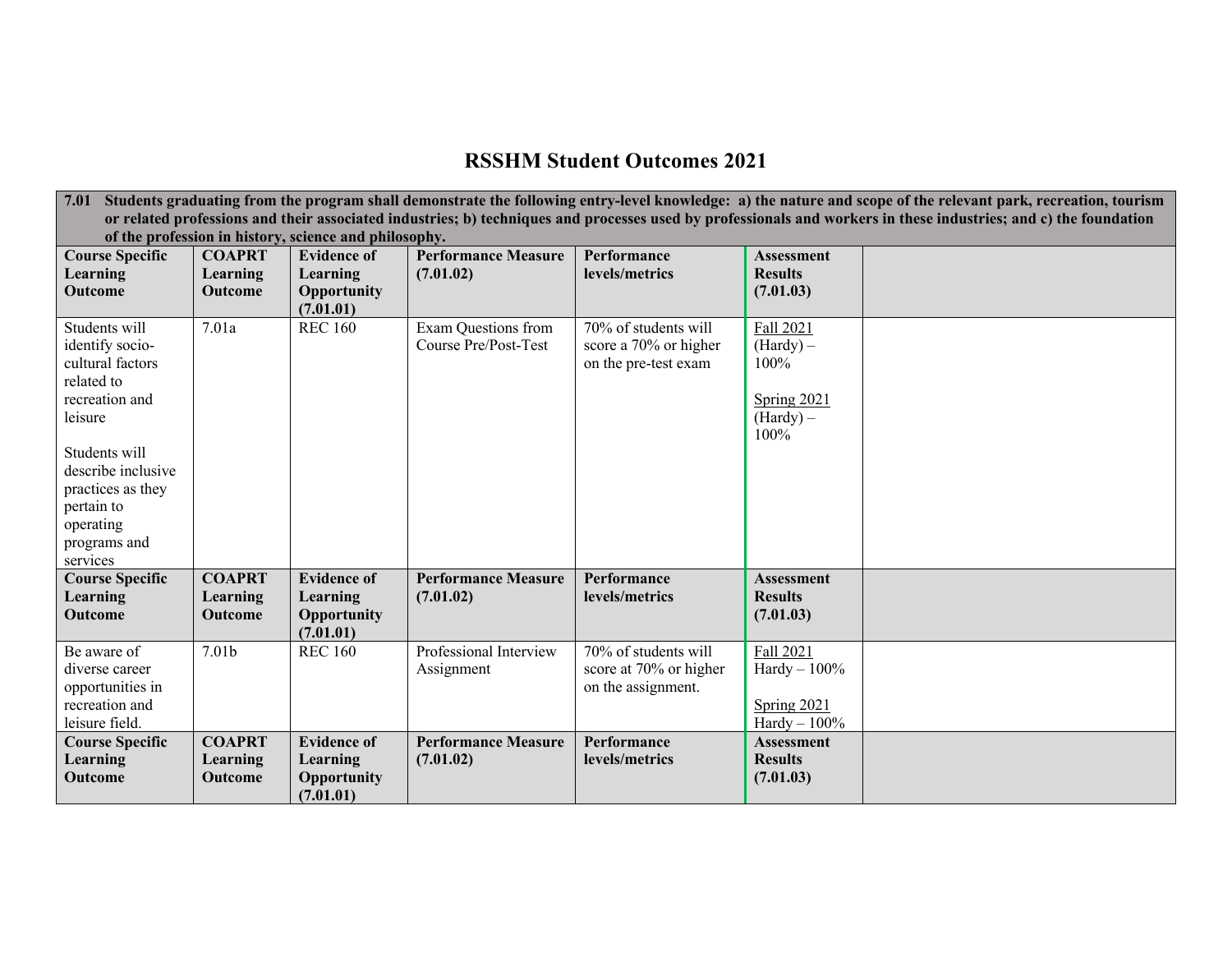| Students will<br>define recreation,<br>leisure, play, and<br>other terms used in<br>the field of<br>recreation.<br>Students will<br>discuss the history<br>of recreation and | 7.01c                                       | <b>REC160</b>                                              | Exam Questions from<br>Course                                               | 70% of students will<br>score at 70% or higher<br>on the exam.     | Fall 2021<br>$Hardy - 100%$<br>Spring 2021<br>$Hardy - 100\%$ |                                                                                                                                                               |
|------------------------------------------------------------------------------------------------------------------------------------------------------------------------------|---------------------------------------------|------------------------------------------------------------|-----------------------------------------------------------------------------|--------------------------------------------------------------------|---------------------------------------------------------------|---------------------------------------------------------------------------------------------------------------------------------------------------------------|
| leisure and the<br>recreation<br>profession in the<br>United States.                                                                                                         |                                             |                                                            |                                                                             |                                                                    |                                                               |                                                                                                                                                               |
|                                                                                                                                                                              |                                             |                                                            |                                                                             |                                                                    |                                                               | 7.02 Students graduating from the program shall be able to demonstrate the ability to design, implement, and evaluate services that facilitate targeted human |
|                                                                                                                                                                              |                                             |                                                            | experiences and that embrace personal and cultural dimensions of diversity. |                                                                    |                                                               |                                                                                                                                                               |
| <b>Course Specific</b><br>Learning<br><b>Outcome</b>                                                                                                                         | <b>COAPRT</b><br>Learning<br><b>Outcome</b> | <b>Evidence of</b><br>Learning<br>Opportunity<br>(7.02.01) | <b>Performance Measure</b><br>(7.02.02)                                     | Performance<br>levels/metrics                                      | <b>Assessment</b><br><b>Results</b><br>(7.02.03)              |                                                                                                                                                               |
| Students will<br>demonstrate the<br>ability to design,<br>implement and<br>evaluate recreation<br>services based on<br>the population's<br>needs                             | 7.02                                        | <b>REC 311</b>                                             | Community Program<br>Labs                                                   | 70% of students will<br>score at 70% or high on<br>the assignment. | Spring 2021<br>Covert Miller-<br>98%                          |                                                                                                                                                               |
| <b>Course Specific</b><br><b>Learning</b><br><b>Outcome</b>                                                                                                                  | <b>COAPRT</b><br>Learning<br><b>Outcome</b> | <b>Evidence of</b><br>Learning<br>Opportunity<br>(7.02.01) | <b>Performance Measure</b><br>(7.02.01)                                     | Performance<br>levels/metrics                                      | <b>Assessment</b><br><b>Results</b><br>(7.01.03)              |                                                                                                                                                               |
| Design, implement<br>and evaluate<br>recreation services<br>based on<br>population needs.                                                                                    | 7.02                                        | <b>REC 311</b>                                             | <b>Hypothetical Project</b>                                                 | 70% of students will<br>score 70% or higher on<br>the assignment   | Spring 2020<br>Covert Miller-<br>83%                          |                                                                                                                                                               |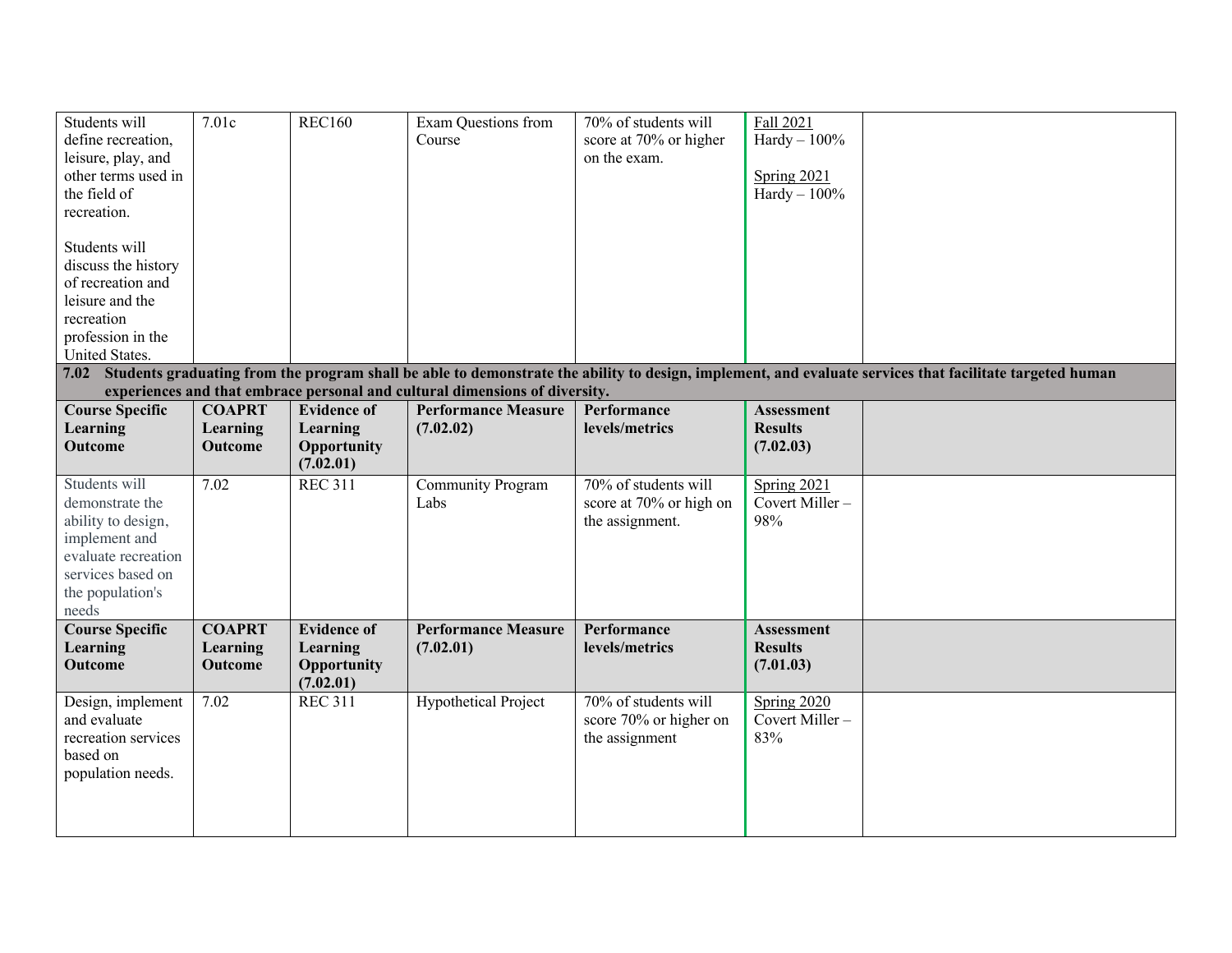| <b>Course Specific</b> | <b>COAPRT</b> | <b>Evidence of</b>                              | <b>Performance Measure</b> | Performance             | <b>Assessment</b> |                                                                                                                                                                 |
|------------------------|---------------|-------------------------------------------------|----------------------------|-------------------------|-------------------|-----------------------------------------------------------------------------------------------------------------------------------------------------------------|
| Learning               | Learning      | Learning                                        | (7.02.02)                  | levels/metrics          | <b>Results</b>    |                                                                                                                                                                 |
| <b>Outcome</b>         | Outcome       | Opportunity                                     |                            |                         | (7.02.03)         |                                                                                                                                                                 |
|                        |               | (7.02.01)                                       |                            |                         |                   |                                                                                                                                                                 |
| Understand             | 7.02          | <b>REC 419</b>                                  | <b>Community Based</b>     | 70% of students will    | Fall 2021         |                                                                                                                                                                 |
| principles and         |               |                                                 | Research Project           | score a 70% or higher   | Covert Miller-    |                                                                                                                                                                 |
| procedures for         |               |                                                 |                            | on the research project | 62%               |                                                                                                                                                                 |
| evaluation of          |               |                                                 |                            |                         |                   |                                                                                                                                                                 |
| leisure services,      |               |                                                 |                            |                         |                   |                                                                                                                                                                 |
| resources, areas,      |               |                                                 |                            |                         |                   |                                                                                                                                                                 |
| facilities and         |               |                                                 |                            |                         |                   |                                                                                                                                                                 |
| associated             |               |                                                 |                            |                         |                   |                                                                                                                                                                 |
| environmental          |               |                                                 |                            |                         |                   |                                                                                                                                                                 |
| impacts.               |               |                                                 |                            |                         |                   |                                                                                                                                                                 |
|                        |               |                                                 |                            |                         |                   | 7.03 Students graduating from the program shall be able to demonstrate entry-level knowledge about operations and strategic management/administration in parks, |
|                        |               | recreation, tourism and/or related professions. |                            |                         |                   |                                                                                                                                                                 |
| <b>Course Specific</b> | <b>COAPRT</b> | <b>Evidence of</b>                              | <b>Performance Measure</b> | Performance             | <b>Assessment</b> |                                                                                                                                                                 |
| <b>Learning</b>        | Learning      | Learning                                        | (7.03.02)                  | levels/metrics          | <b>Results</b>    |                                                                                                                                                                 |
| <b>Outcome</b>         | Outcome       | Opportunity                                     |                            |                         | (7.03.03)         |                                                                                                                                                                 |
|                        |               | (7.03.01)                                       |                            |                         |                   |                                                                                                                                                                 |
| Have a basic           | 7.03          | <b>REC 470</b>                                  | Ten Year Plan for the      | 70% of students will    | Spring 2021       |                                                                                                                                                                 |
| knowledge of the       |               |                                                 | City of Pittsburg          | score 70% or higher for | $(Ball) - 81\%$   |                                                                                                                                                                 |
| legal foundations      |               |                                                 |                            | the project "Ten Year   |                   |                                                                                                                                                                 |
| and responsibilities   |               |                                                 |                            | Plan for the City of    |                   |                                                                                                                                                                 |
| of leisure service     |               |                                                 |                            | Pittsburg"              |                   |                                                                                                                                                                 |
| agencies, and of       |               |                                                 |                            |                         |                   |                                                                                                                                                                 |
| the legislative        |               |                                                 |                            |                         |                   |                                                                                                                                                                 |
| process and the        |               |                                                 |                            |                         |                   |                                                                                                                                                                 |
| impact of policy       |               |                                                 |                            |                         |                   |                                                                                                                                                                 |
| formation on           |               |                                                 |                            |                         |                   |                                                                                                                                                                 |
| leisure behaviors      |               |                                                 |                            |                         |                   |                                                                                                                                                                 |
| and service in all     |               |                                                 |                            |                         |                   |                                                                                                                                                                 |
| levels of              |               |                                                 |                            |                         |                   |                                                                                                                                                                 |
| government,            |               |                                                 |                            |                         |                   |                                                                                                                                                                 |
| community              |               |                                                 |                            |                         |                   |                                                                                                                                                                 |
| organization and       |               |                                                 |                            |                         |                   |                                                                                                                                                                 |
| business               |               |                                                 |                            |                         |                   |                                                                                                                                                                 |
| enterprise.            |               |                                                 |                            |                         |                   |                                                                                                                                                                 |
| 7.03                   |               |                                                 |                            |                         |                   | Students graduating from the program shall be able to demonstrate entry-level knowledge about operations and strategic management/administration in parks,      |
|                        |               | recreation, tourism and/or related professions. |                            |                         |                   |                                                                                                                                                                 |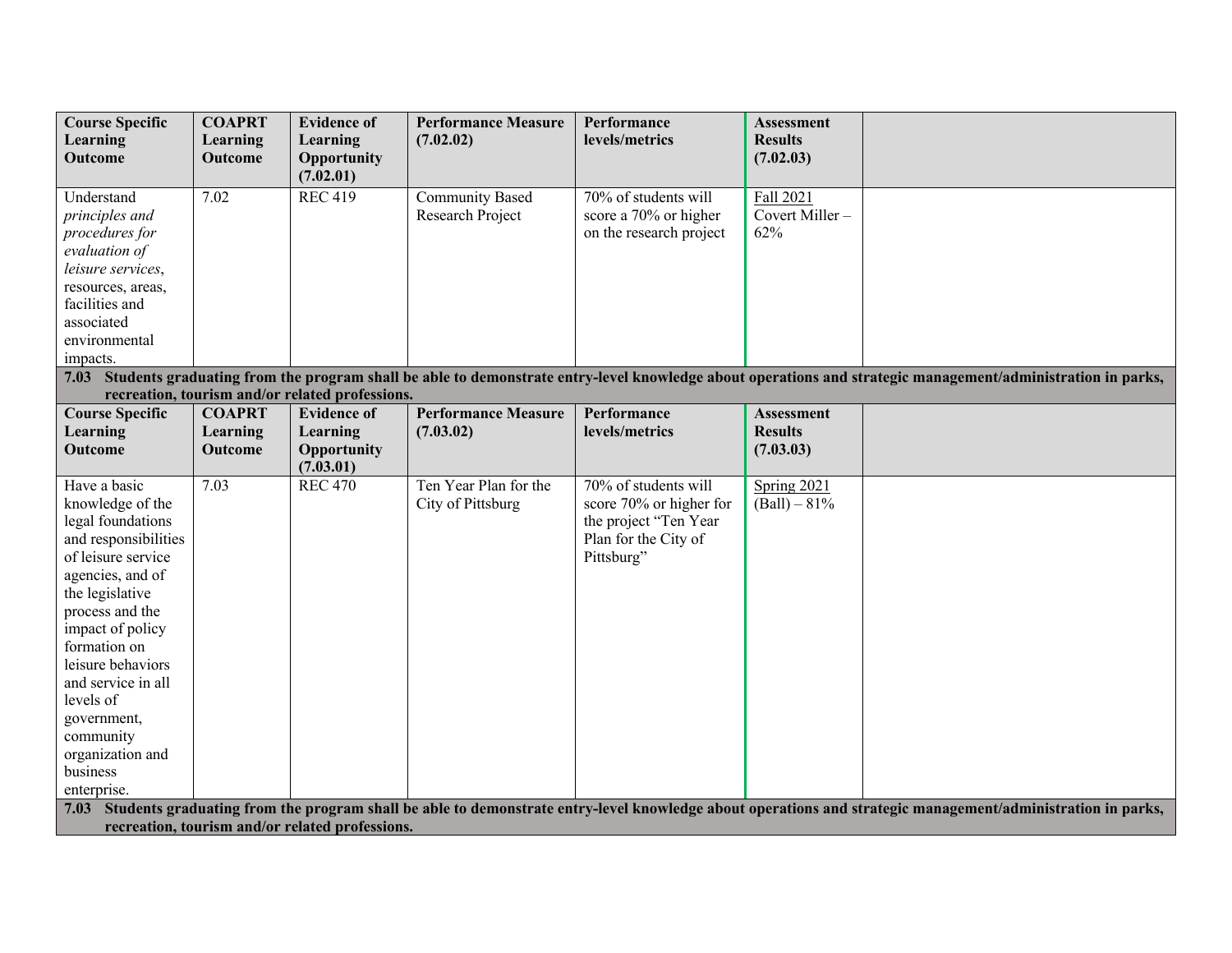| <b>Course Specific</b> | <b>COAPRT</b>  | <b>Evidence of</b> | <b>Performance Measure</b>     | Performance                                                                                                                   | <b>Assessment</b>    |                                                                                                                                                             |
|------------------------|----------------|--------------------|--------------------------------|-------------------------------------------------------------------------------------------------------------------------------|----------------------|-------------------------------------------------------------------------------------------------------------------------------------------------------------|
| Learning               | Learning       | Learning           | (7.03.02)                      | levels/metrics                                                                                                                | <b>Results</b>       |                                                                                                                                                             |
| Outcome                | Outcome        | Opportunity        |                                |                                                                                                                               | (7.03.03)            |                                                                                                                                                             |
|                        |                | (7.03.01)          |                                |                                                                                                                               |                      |                                                                                                                                                             |
| Have basic             | 7.03           | <b>REC 470</b>     | Exam                           | 70%                                                                                                                           | Spring 2021          |                                                                                                                                                             |
| knowledge of           |                |                    |                                | of students will                                                                                                              | $Ball - 78%$         |                                                                                                                                                             |
|                        |                |                    |                                |                                                                                                                               |                      |                                                                                                                                                             |
| regulatory agents      |                |                    |                                | score a 70% or higher                                                                                                         |                      |                                                                                                                                                             |
| and the ability to     |                |                    |                                | on their major project.                                                                                                       |                      |                                                                                                                                                             |
| demonstrate how        |                |                    |                                |                                                                                                                               |                      |                                                                                                                                                             |
| to comply with         |                |                    |                                |                                                                                                                               |                      |                                                                                                                                                             |
| professional, legal,   |                |                    |                                |                                                                                                                               |                      |                                                                                                                                                             |
| and regulatory         |                |                    |                                |                                                                                                                               |                      |                                                                                                                                                             |
| standards.             |                |                    |                                |                                                                                                                               |                      |                                                                                                                                                             |
|                        |                |                    |                                |                                                                                                                               |                      |                                                                                                                                                             |
| 7.04                   |                |                    |                                |                                                                                                                               |                      | Students graduating from the program shall demonstrate, through a comprehensive internship of not less than 400 clock hours and no fewer than 10 weeks, the |
|                        |                |                    |                                | potential to succeed as professionals at supervisory or higher levels in park, recreation, tourism, or related organizations. |                      |                                                                                                                                                             |
| <b>Course Specific</b> | <b>COAPRT</b>  | <b>Evidence of</b> | <b>Performance Measure</b>     | Performance                                                                                                                   | <b>Assessment</b>    | <b>Evidence of Programmatic Decisions</b>                                                                                                                   |
| Learning               | Learning       | Learning           | (7.04.02)                      | levels/metrics                                                                                                                | <b>Results</b>       | (7.04.04)                                                                                                                                                   |
| Outcome                | Outcome        | <b>Opportunity</b> |                                |                                                                                                                               | (7.04.03)            |                                                                                                                                                             |
|                        |                | (7.04.01)          |                                |                                                                                                                               |                      |                                                                                                                                                             |
| Students will          | 7.04           | <b>REC 498</b>     | Major Project                  | 100%                                                                                                                          | Fall 2021            | Consider raising the performance metrics to                                                                                                                 |
| produce quality        |                |                    |                                | of students will                                                                                                              | Covert Miller-       | 80% from 70%                                                                                                                                                |
| project similar to     |                |                    |                                | score a 70% or higher                                                                                                         |                      |                                                                                                                                                             |
| those found in the     |                |                    |                                | on their major project.                                                                                                       | Spring 2021          | Create an evaluation for the supervisor to                                                                                                                  |
| chosen recreation      |                |                    |                                |                                                                                                                               | <b>Covert Miller</b> | complete on the major project                                                                                                                               |
| field/internship       |                |                    |                                |                                                                                                                               |                      |                                                                                                                                                             |
| placement.             |                |                    |                                |                                                                                                                               |                      |                                                                                                                                                             |
| <b>Course Specific</b> | <b>COAPRT</b>  | <b>Evidence of</b> | <b>Performance Measure</b>     | Performance                                                                                                                   | <b>Assessment</b>    |                                                                                                                                                             |
| Learning               | Learning       | Learning           | (7.04.02)                      | levels/metrics                                                                                                                | <b>Results</b>       |                                                                                                                                                             |
| <b>Outcome</b>         | <b>Outcome</b> | Opportunity        |                                |                                                                                                                               | (7.04.03)            |                                                                                                                                                             |
|                        |                | (7.04.01)          |                                |                                                                                                                               |                      |                                                                                                                                                             |
| Discuss recreation     | 7.04           | <b>REC 498</b>     | <b>Internship Final Report</b> | 100%                                                                                                                          | Fall 2021            |                                                                                                                                                             |
|                        |                |                    |                                | of students will address                                                                                                      | Covert Miller-       |                                                                                                                                                             |
| agency                 |                |                    |                                |                                                                                                                               |                      |                                                                                                                                                             |
| administrative         |                |                    |                                | internship's site                                                                                                             |                      |                                                                                                                                                             |
| policies and           |                |                    |                                | administrative policies                                                                                                       | Spring 2021          |                                                                                                                                                             |
| procedures.            |                |                    |                                | and procedures and                                                                                                            | Covert Miller        |                                                                                                                                                             |
|                        |                |                    |                                | sufficiently address the                                                                                                      |                      |                                                                                                                                                             |
|                        |                |                    |                                | entire outlined report                                                                                                        |                      |                                                                                                                                                             |
|                        |                |                    |                                | subjects                                                                                                                      |                      |                                                                                                                                                             |
|                        |                |                    |                                |                                                                                                                               |                      |                                                                                                                                                             |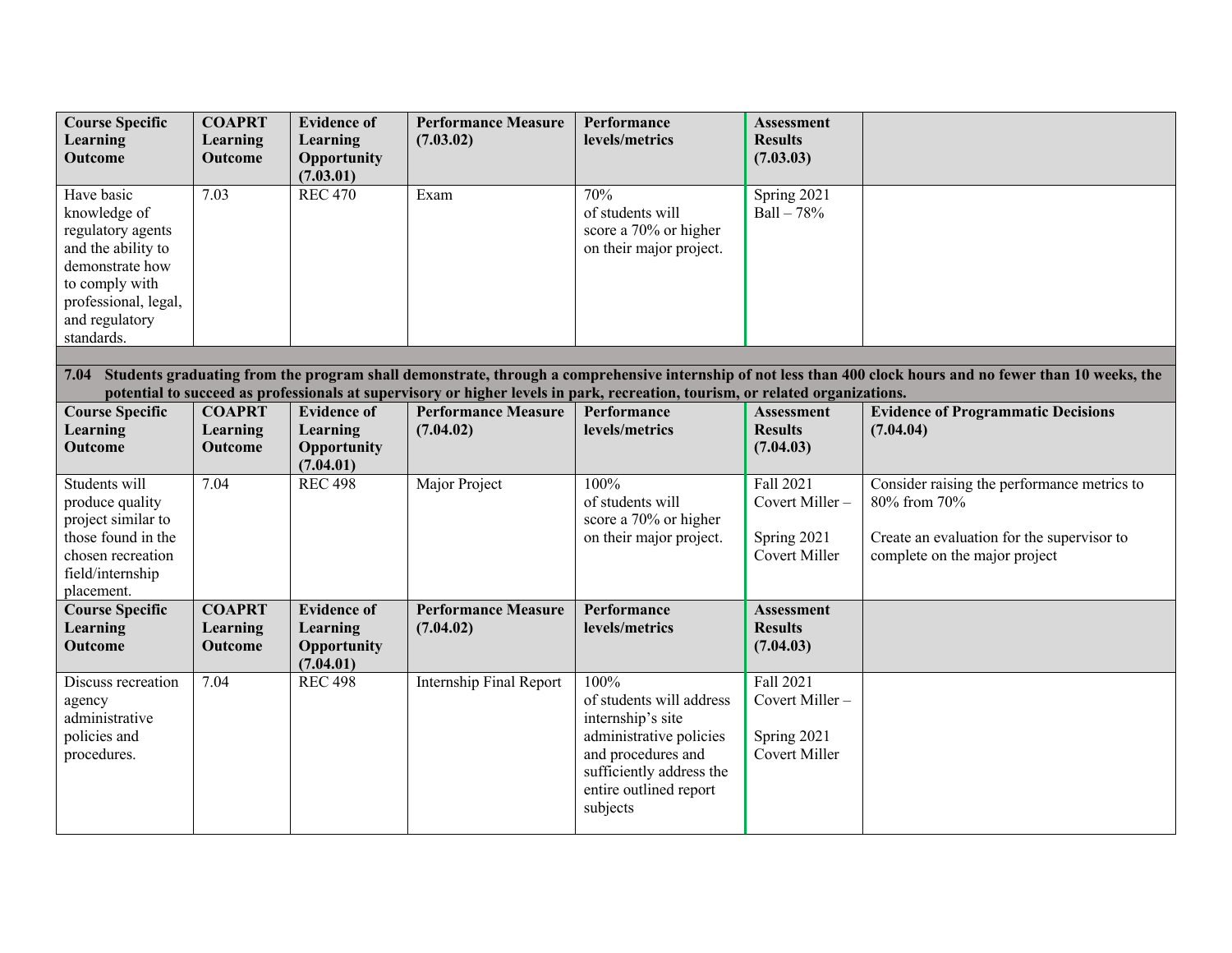| <b>Course Specific</b>                                                                      | <b>COAPRT</b>                        | <b>Evidence of</b>                                                | <b>Performance Measure</b><br>(7.04.02) | Performance<br>levels/metrics                                                                                                                                 | <b>Assessment</b><br><b>Results</b>                            |  |
|---------------------------------------------------------------------------------------------|--------------------------------------|-------------------------------------------------------------------|-----------------------------------------|---------------------------------------------------------------------------------------------------------------------------------------------------------------|----------------------------------------------------------------|--|
| <b>Learning</b><br>Outcome                                                                  | Learning<br><b>Outcome</b>           | Learning<br>Opportunity<br>(7.04.01)                              |                                         |                                                                                                                                                               | (7.04.03)                                                      |  |
| Apply<br>foundational<br>knowledge to<br>recreation-based<br>services within the<br>agency. | 7.04                                 | <b>REC 498</b>                                                    | Final Evaluation                        | 90%<br>of students will<br>score a 3 or higher<br>within the professional<br>knowledge section of<br>the final evaluation                                     | Fall 2021<br>Covert Miller $-$<br>Spring 2021<br>Covert Miller |  |
| <b>Course Specific</b><br><b>Learning</b><br>Outcome                                        | <b>COAPRT</b><br>Learning<br>Outcome | <b>Evidence of</b><br>Learning<br><b>Opportunity</b><br>(7.04.01) | <b>Performance Measure</b><br>(7.04.02) | Performance<br>levels/metrics                                                                                                                                 | <b>Assessment</b><br><b>Results</b><br>(7.04.03)               |  |
| Demonstrate the<br>ability to solve<br>problems through<br>critical thinking.               | 7.04                                 | <b>REC 498</b>                                                    | <b>Final Evaluation</b>                 | 90%<br>of students will<br>score a 3 or higher<br>within the Professional<br>Performance and<br>Professional Knowledge<br>sections of the final<br>evaluation | Fall 2021<br>(Covert Miller)<br>Spring 2021<br>(Covert Miller) |  |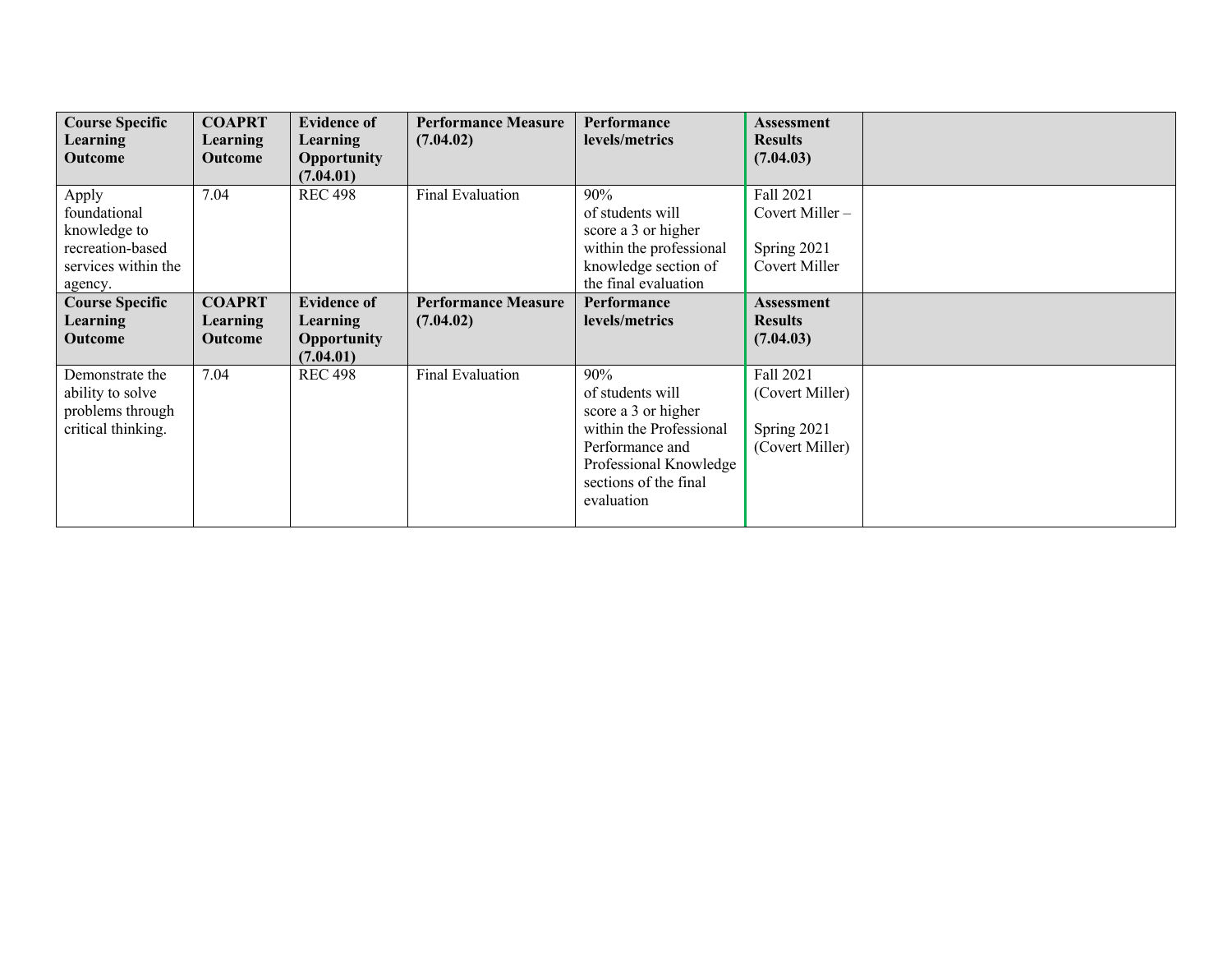## **Therapeutic Recreation Learning Outcomes 2021**

|                                                                                                                                                           | 7.01 Students graduating from the program shall demonstrate the following entry-level knowledge: a) the nature and scope of the relevant park, recreation, |                          |                |                                                                     |                               |  |  |  |  |
|-----------------------------------------------------------------------------------------------------------------------------------------------------------|------------------------------------------------------------------------------------------------------------------------------------------------------------|--------------------------|----------------|---------------------------------------------------------------------|-------------------------------|--|--|--|--|
| tourism or related professions and their associated industries; b) techniques and processes used by professionals and workers in these industries; and c) |                                                                                                                                                            |                          |                |                                                                     |                               |  |  |  |  |
| the foundation of the profession in history, science and philosophy.                                                                                      |                                                                                                                                                            |                          |                |                                                                     |                               |  |  |  |  |
| <b>Course Specific</b>                                                                                                                                    | <b>COAPRT</b>                                                                                                                                              | <b>Evidence of</b>       | Performance    | Performance                                                         | Assessment                    |  |  |  |  |
| Learning                                                                                                                                                  | Learning                                                                                                                                                   | Learning                 | <b>Measure</b> | levels/metrics                                                      | <b>Results</b>                |  |  |  |  |
| <b>Outcome</b>                                                                                                                                            | Outcome                                                                                                                                                    | Opportunity<br>(7.01.01) | (7.01.02)      |                                                                     | (7.01.03)                     |  |  |  |  |
| Understand<br>various diagnostic<br>groups and<br>categorization of<br>diagnostics groups<br>in therapeutic<br>recreation services                        | 7.01a                                                                                                                                                      | <b>REC 240</b>           | Term Paper     | 70% of students will<br>score a 70% or higher<br>on the term paper. | Spring 2021<br>$(Ball) - 87%$ |  |  |  |  |
| <b>Course Specific</b>                                                                                                                                    | <b>COAPRT</b>                                                                                                                                              | <b>Evidence of</b>       | Performance    | Performance                                                         | Assessment                    |  |  |  |  |
| Learning                                                                                                                                                  | Learning                                                                                                                                                   | Learning                 | <b>Measure</b> | levels/metrics                                                      | <b>Results</b>                |  |  |  |  |
| Outcome                                                                                                                                                   | Outcome                                                                                                                                                    | Opportunity<br>(7.01.01) | (7.01.02)      |                                                                     | (7.01.03)                     |  |  |  |  |
| Apply the                                                                                                                                                 | 7.01 <sub>b</sub>                                                                                                                                          | <b>REC 240</b>           | Term paper     | 70% of students will                                                | Spring 2021                   |  |  |  |  |
| Therapeutic                                                                                                                                               |                                                                                                                                                            |                          |                | score at 70% or                                                     | $(Ball) - 87%$                |  |  |  |  |
| Recreation                                                                                                                                                |                                                                                                                                                            |                          |                | higher on the term                                                  |                               |  |  |  |  |
| Process                                                                                                                                                   |                                                                                                                                                            |                          |                | paper.                                                              |                               |  |  |  |  |
| <b>Course Specific</b>                                                                                                                                    | <b>COAPRT</b>                                                                                                                                              | <b>Evidence of</b>       | Performance    | Performance                                                         | <b>Assessment</b>             |  |  |  |  |
| Learning                                                                                                                                                  | Learning                                                                                                                                                   | Learning                 | <b>Measure</b> | levels/metrics                                                      | <b>Results</b>                |  |  |  |  |
| <b>Outcome</b>                                                                                                                                            | Outcome                                                                                                                                                    | Opportunity<br>(7.01.01) | (7.01.02)      |                                                                     | (7.01.03)                     |  |  |  |  |
| Understand the                                                                                                                                            | 7.01c                                                                                                                                                      | <b>REC 240</b>           | Exam questions | 70% of students will                                                | Spring 2021                   |  |  |  |  |
| history of                                                                                                                                                |                                                                                                                                                            |                          |                | score at 70% or                                                     | $(Ball) - 91\%$               |  |  |  |  |
| treatment for                                                                                                                                             |                                                                                                                                                            |                          |                | higher on the exam                                                  |                               |  |  |  |  |
| individuals with                                                                                                                                          |                                                                                                                                                            |                          |                |                                                                     |                               |  |  |  |  |
| disabilities                                                                                                                                              |                                                                                                                                                            |                          |                |                                                                     |                               |  |  |  |  |
|                                                                                                                                                           |                                                                                                                                                            |                          |                |                                                                     |                               |  |  |  |  |
|                                                                                                                                                           |                                                                                                                                                            |                          |                |                                                                     |                               |  |  |  |  |
| Understand<br>current laws to                                                                                                                             |                                                                                                                                                            |                          |                |                                                                     |                               |  |  |  |  |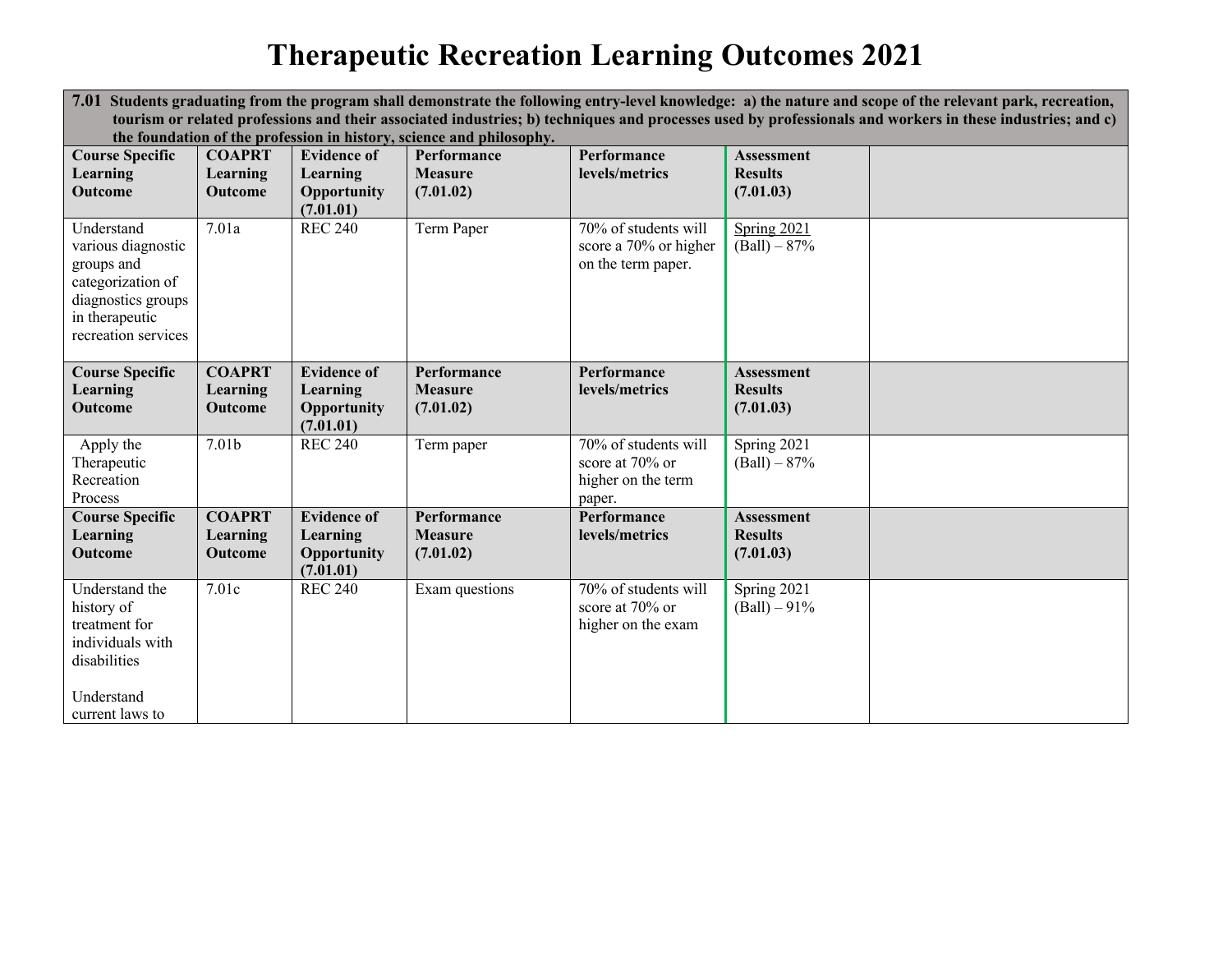| protect individuals<br>with disabilities<br>such as ADA,<br><b>IDEA</b>                                                                |                     |                                      |                                                                                   |                                                                         |                                     |                                                                                                                                                         |
|----------------------------------------------------------------------------------------------------------------------------------------|---------------------|--------------------------------------|-----------------------------------------------------------------------------------|-------------------------------------------------------------------------|-------------------------------------|---------------------------------------------------------------------------------------------------------------------------------------------------------|
| Understand<br>current TR service<br>delivery<br>models                                                                                 |                     |                                      |                                                                                   |                                                                         |                                     |                                                                                                                                                         |
| Understand basic<br>concepts related to<br>therapeutic<br>recreation such as<br>self-<br>determination,<br>social role<br>valorization |                     |                                      |                                                                                   |                                                                         |                                     |                                                                                                                                                         |
|                                                                                                                                        |                     |                                      |                                                                                   |                                                                         |                                     |                                                                                                                                                         |
|                                                                                                                                        |                     |                                      |                                                                                   |                                                                         |                                     | 7.02 Students graduating from the program shall be able to demonstrate the ability to design, implement, and evaluate services that facilitate targeted |
|                                                                                                                                        |                     |                                      |                                                                                   |                                                                         |                                     |                                                                                                                                                         |
|                                                                                                                                        |                     |                                      | human experiences and that embrace personal and cultural dimensions of diversity. |                                                                         |                                     |                                                                                                                                                         |
| <b>Course Specific</b>                                                                                                                 | <b>COAPRT</b>       | <b>Evidence of</b>                   | Performance                                                                       | Performance                                                             | <b>Assessment</b>                   |                                                                                                                                                         |
| Learning<br>Outcome                                                                                                                    | Learning<br>Outcome | Learning<br>Opportunity<br>(7.02.01) | <b>Measure</b><br>(7.02.02)                                                       | levels/metrics                                                          | <b>Results</b><br>(7.02.03)         |                                                                                                                                                         |
| Students will be<br>able to analyze<br>information<br>gained from<br>clients during<br>assigned<br>assessments.                        | 7.02                | <b>REC 465</b>                       | LDB Assessment &<br>ITP assignment                                                | 70% of students will<br>score at 70% or<br>higher on the<br>assignment. | Fall 2021<br>Covert Miller-<br>100% |                                                                                                                                                         |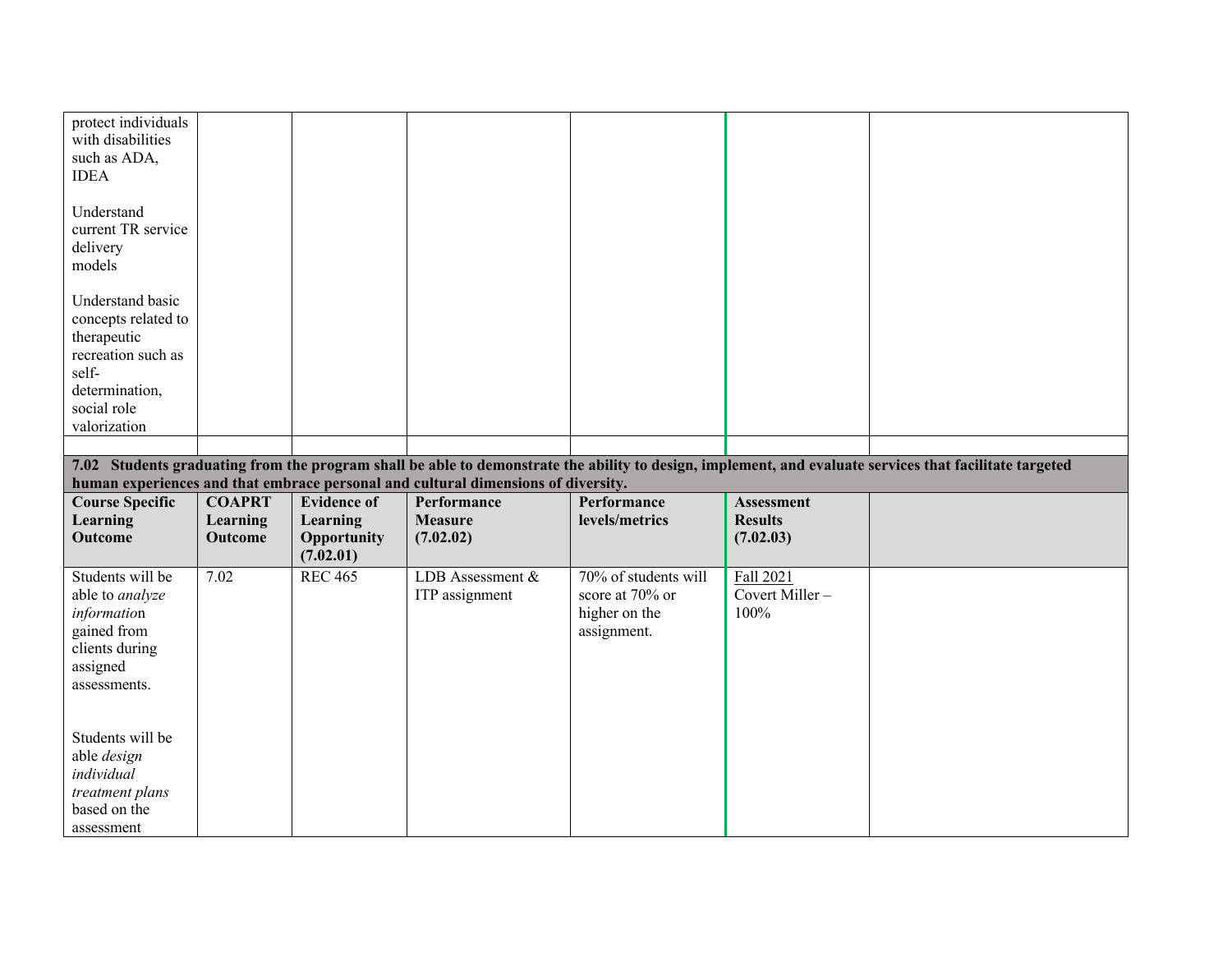| information<br>gathered from<br>client.<br>Students will be<br>able to <i>apply</i><br>documentation<br>skills to write<br>goals, objectives,<br>treatment plans,<br>progress, and<br>discharge notes.                                                    |                                             |                                                            |                                            |                                                                         |                                                  |  |
|-----------------------------------------------------------------------------------------------------------------------------------------------------------------------------------------------------------------------------------------------------------|---------------------------------------------|------------------------------------------------------------|--------------------------------------------|-------------------------------------------------------------------------|--------------------------------------------------|--|
| <b>Course Specific</b><br>Learning<br>Outcome                                                                                                                                                                                                             | <b>COAPRT</b><br>Learning<br><b>Outcome</b> | <b>Evidence of</b><br>Learning<br>Opportunity<br>(7.02.01) | Performance<br><b>Measure</b><br>(7.02.02) | Performance<br>levels/metrics                                           | <b>Assessment</b><br><b>Results</b><br>(7.02.03) |  |
| Students will be<br>able to implement<br>facilitation<br>techniques<br>currently being<br>used in the field of<br>TR for a variety of<br>different<br>populations.<br>Design and<br>modify<br>therapeutic<br>recreation<br>facilitation<br>techniques and | 7.02                                        | <b>REC 469</b>                                             | <b>Community Based</b><br>Interventions    | 70% of students will<br>score at 70% or<br>higher on the<br>assignment. | Fall 2021<br>Covert Miller-<br>92%               |  |
| interventions for a<br>variety of<br>populations based<br>on group needs.                                                                                                                                                                                 |                                             |                                                            |                                            |                                                                         |                                                  |  |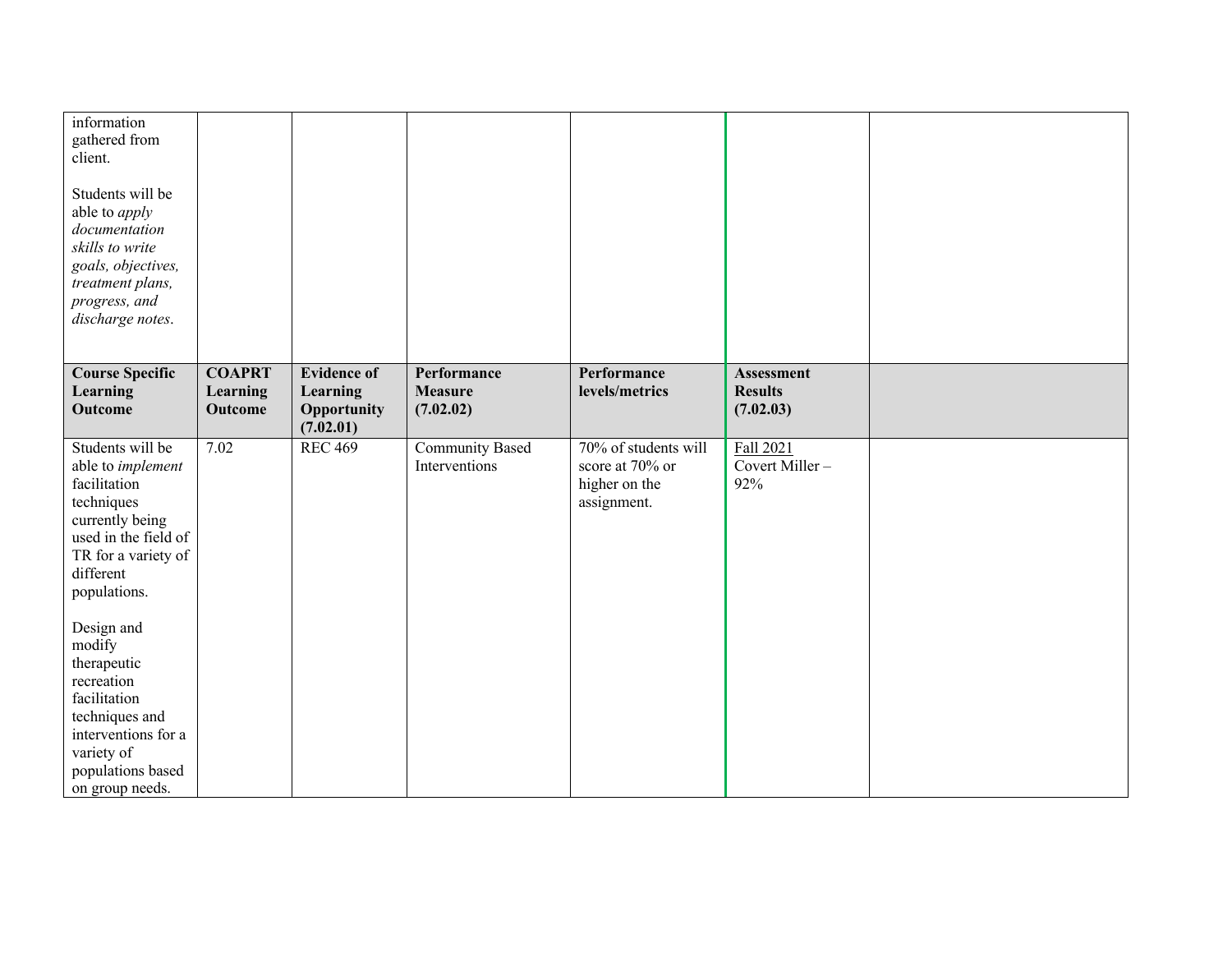| <b>Course Specific</b><br>Learning<br><b>Outcome</b>                                                                                                                    | <b>COAPRT</b><br>Learning<br><b>Outcome</b> | <b>Evidence of</b><br>Learning<br>Opportunity              | Performance<br><b>Measure</b><br>(7.02.02)            | Performance<br>levels/metrics                                     | <b>Assessment</b><br><b>Results</b><br>(7.02.03) |                                                                                                                                                          |
|-------------------------------------------------------------------------------------------------------------------------------------------------------------------------|---------------------------------------------|------------------------------------------------------------|-------------------------------------------------------|-------------------------------------------------------------------|--------------------------------------------------|----------------------------------------------------------------------------------------------------------------------------------------------------------|
| Apply evidence-<br>based practices<br>through<br>community-based<br>projects                                                                                            | 7.02                                        | (7.02.01)<br><b>REC 480</b>                                | Community - Based<br>Interventions                    | 70% of students will<br>scores at 70% or<br>higher on assignment. | Spring 2021<br>Covert Miller-<br>100%            |                                                                                                                                                          |
| <b>Course Specific</b><br>Learning<br>Outcome                                                                                                                           | <b>COAPRT</b><br>Learning<br>Outcome        | <b>Evidence of</b><br>Learning<br>Opportunity<br>(7.02.01) | Performance<br><b>Measure</b><br>(7.02.02)            | Performance<br>levels/metrics                                     | <b>Assessment</b><br><b>Results</b><br>(7.02.03) |                                                                                                                                                          |
| Design<br>evaluative tools<br>and methods to<br>collect and<br>utilize evaluative<br>information to<br>document client<br>outcomes and<br>program<br>outcomes           | 7.02                                        | <b>REC 471</b>                                             | Hypothetical TR<br>Department - Program<br>Evaluation | 70% of students will<br>scores at 70% or<br>higher on assignment. | Spring 2021<br>Covert Miller-<br>100%            |                                                                                                                                                          |
| parks, recreation, tourism and/or related professions                                                                                                                   |                                             |                                                            |                                                       |                                                                   |                                                  | 7.03 Students graduating from the program shall be able to demonstrate entry-level knowledge about operations and strategic management/administration in |
| <b>Course Specific</b><br><b>Learning</b><br><b>Outcome</b>                                                                                                             | <b>COAPRT</b><br>Learning<br>Outcome        | <b>Evidence of</b><br>Learning<br>Opportunity<br>(7.03.01) | Performance<br><b>Measure</b><br>(7.03.02)            | Performance<br>levels/metrics                                     | <b>Assessment</b><br><b>Results</b><br>(7.03.03) |                                                                                                                                                          |
| Apply the nature<br>and implications<br>of governmental<br>regulations,<br>professional<br>standards of<br>practice, external<br>accreditation, and<br>agency standards | 7.03                                        | <b>REC 471</b>                                             | Hypothetical TR<br>Department                         | 70% of students will<br>scores at 70% or<br>higher on assignment. | Spring 2021<br>Covert Miller-<br>75%             |                                                                                                                                                          |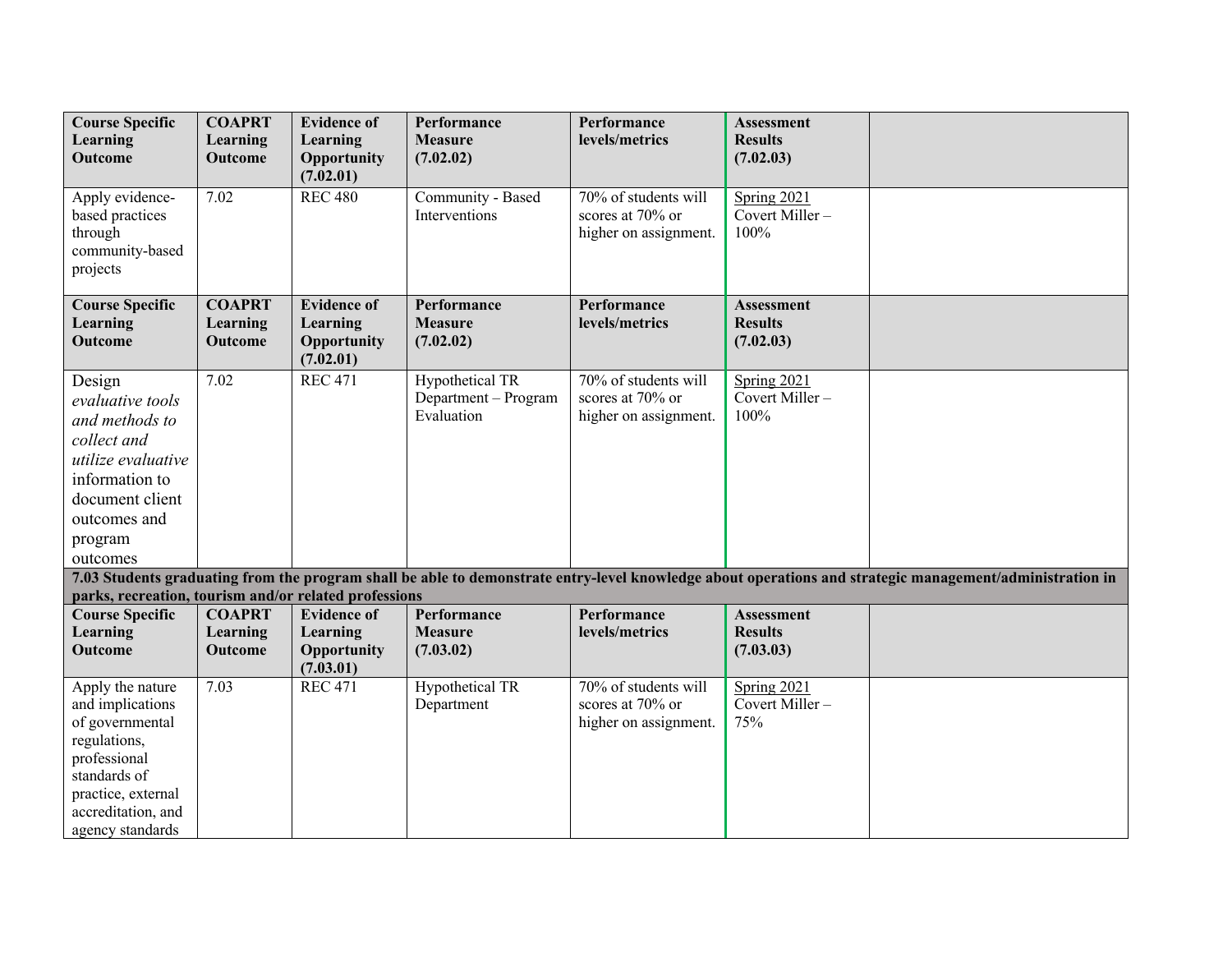| relative to<br>therapeutic<br>recreation service<br>programs<br>Design therapeutic<br>recreation<br>programs based<br>on the TR<br>programming<br>process including<br>selection of<br>activity content<br>and<br>facilitation/interve<br>ntion, method of<br>finance, marketing<br>techniques and<br>evaluating client<br>and program<br>outcomes |                                      |                                                            |                                                                                                                                        |                                                                             |                                                  |                                                                                                                                                        |
|----------------------------------------------------------------------------------------------------------------------------------------------------------------------------------------------------------------------------------------------------------------------------------------------------------------------------------------------------|--------------------------------------|------------------------------------------------------------|----------------------------------------------------------------------------------------------------------------------------------------|-----------------------------------------------------------------------------|--------------------------------------------------|--------------------------------------------------------------------------------------------------------------------------------------------------------|
| <b>Course Specific</b><br>Learning<br>Outcome                                                                                                                                                                                                                                                                                                      | <b>COAPRT</b><br>Learning<br>Outcome | <b>Evidence of</b><br>Learning<br>Opportunity<br>(7.04.01) | Performance<br><b>Measure</b><br>(7.04.02)                                                                                             | Performance<br>levels/metrics                                               | <b>Assessment</b><br><b>Results</b><br>(7.04.03) | <b>Evidence of Programmatic</b><br><b>Decisions</b><br>(7.04.04)                                                                                       |
| Have basic<br>knowledge of<br>regulatory agents<br>and the ability to<br>demonstrate how<br>to comply with<br>professional,<br>legal, and<br>regulatory<br>standards.                                                                                                                                                                              | 7.03                                 | <b>REC 470</b>                                             | Exam                                                                                                                                   | 70%<br>of students will<br>score a 70% or higher<br>on their major project. | Spring 2021<br>$Ball - 100%$                     |                                                                                                                                                        |
|                                                                                                                                                                                                                                                                                                                                                    |                                      |                                                            | ways of thinking to solve problems related to different facets of professional practice, engage in advocacy, and stimulate innovation. |                                                                             |                                                  | 7.04 Students graduating from the program shall demonstrate the sustained ability to apply the therapeutic recreation process, use diverse, structured |